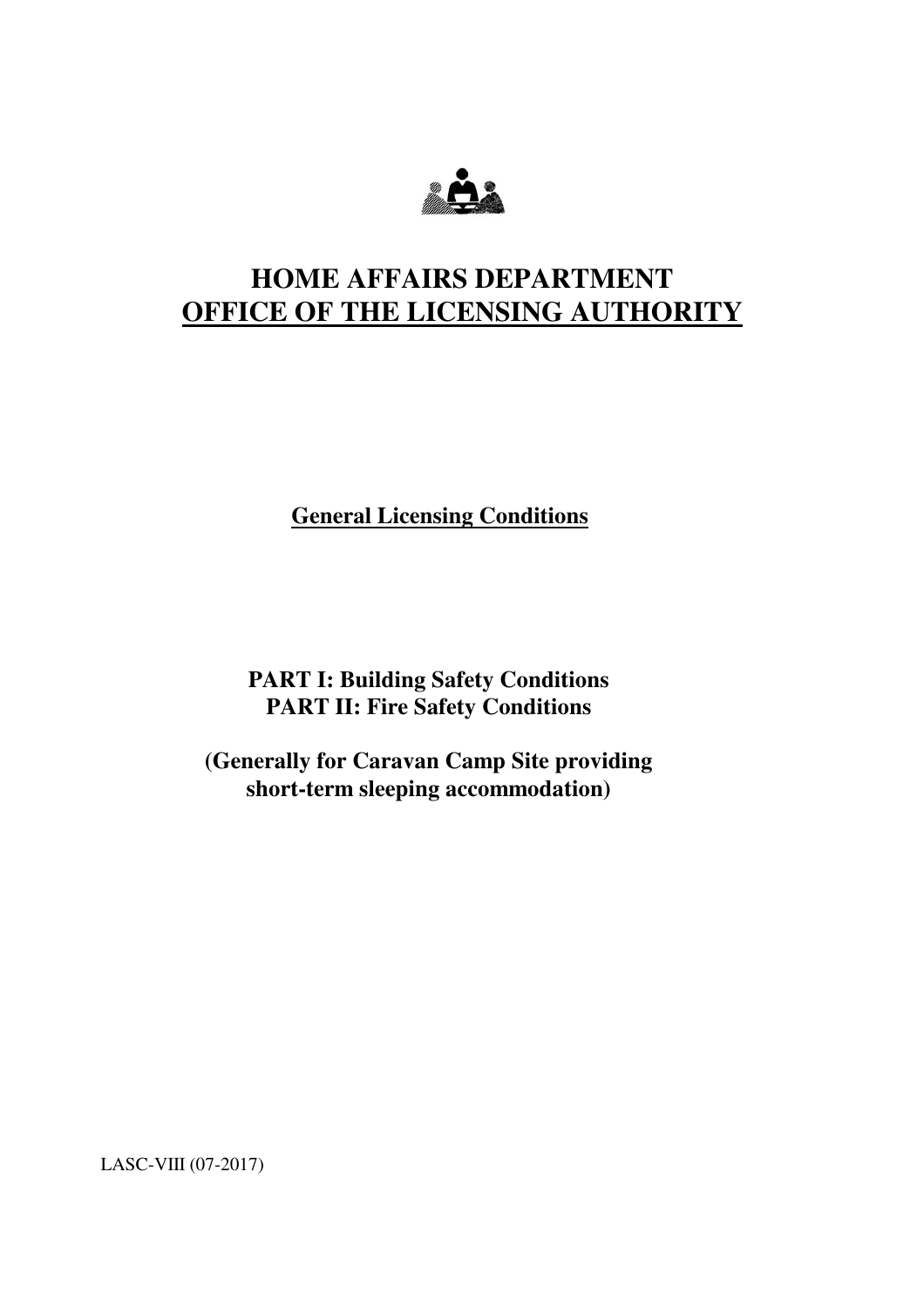#### **GENERAL (Please read carefully)**

(i) This document must be read in conjunction with the accompanying letter dated \_\_\_\_\_\_\_\_\_\_\_\_\_\_.The works described therein are on no account to be regarded as applicable to any proposal which has not been submitted to the Hotel and Guesthouse Accommodation Authority (Licensing Authority).

(ii) This set of General Licensing Conditions shall only be applicable to caravan camp site providing short-term sleeping accommodation. Any other buildings and/or structures erected within the caravan camp site for use of patrons shall also be subject to additional licensing conditions to be formulated upon receipt of a formal application.

(iii) No storage of dangerous goods is permitted without a licence or approval granted by the Director of Fire Services and/or imposed by relevant government authorities and to this effect a copy of such licences or approval shall be submitted to the Licensing Authority.

(iv) British Standard Specification and other International/National Standards: The Licensing Authority may permit the use of products, materials or the carrying out of any works in accordance with a relevant British Standard Specification, British Standard Code of Practice or other international/national standards accepted by the Licensing Authority that prescribes the quality of products, material or standards of workmanship.

(v) The whole of the works shall be carried out to the satisfaction of the Licensing Authority.

(vi) Some of the required works may be classified as building works and would, as such, be subject to the separate APPROVAL and CONSENT of the Building Authority (BA) under section 14 of the Buildings Ordinance (Cap.123) (BO). You should therefore enlist the service of an Authorized Person and, if necessary, Registered Structural Engineer to act on your behalf to follow up the licence application.

*[Footnote: Authorized Persons and Registered Structural Engineers have the meaning given by section 2(1) of the BO. Their lists are available for inspection free of charge in the office and website of the Buildings Department.]* 

(vii) Acceptance in writing should be obtained from relevant Government Department(s) concerned for the proposed caravan camp site.

(viii) Layout plan for the proposed caravan camp site clearly indicating the location and size of each caravan bay shall be submitted to the Licensing Authority for consideration. Each caravan bay shall only be designed for accommodating one caravan and its annex, extension or attachment.

(ix) The boundary of the caravan camp site shall be clearly demarcated and separated with the adjourning sites.

(x) The exit arrangement of the caravan camp site should be indicated on the layout plan submitted to the Licensing Authority for consideration.

(xi) Any sides of a caravan and its annex, extension or attachment facing that of another shall be provided with an unobstructed space of minimum 5m wide. Naked flame and cooking/BBQ activities are not allowed in such unobstructed space.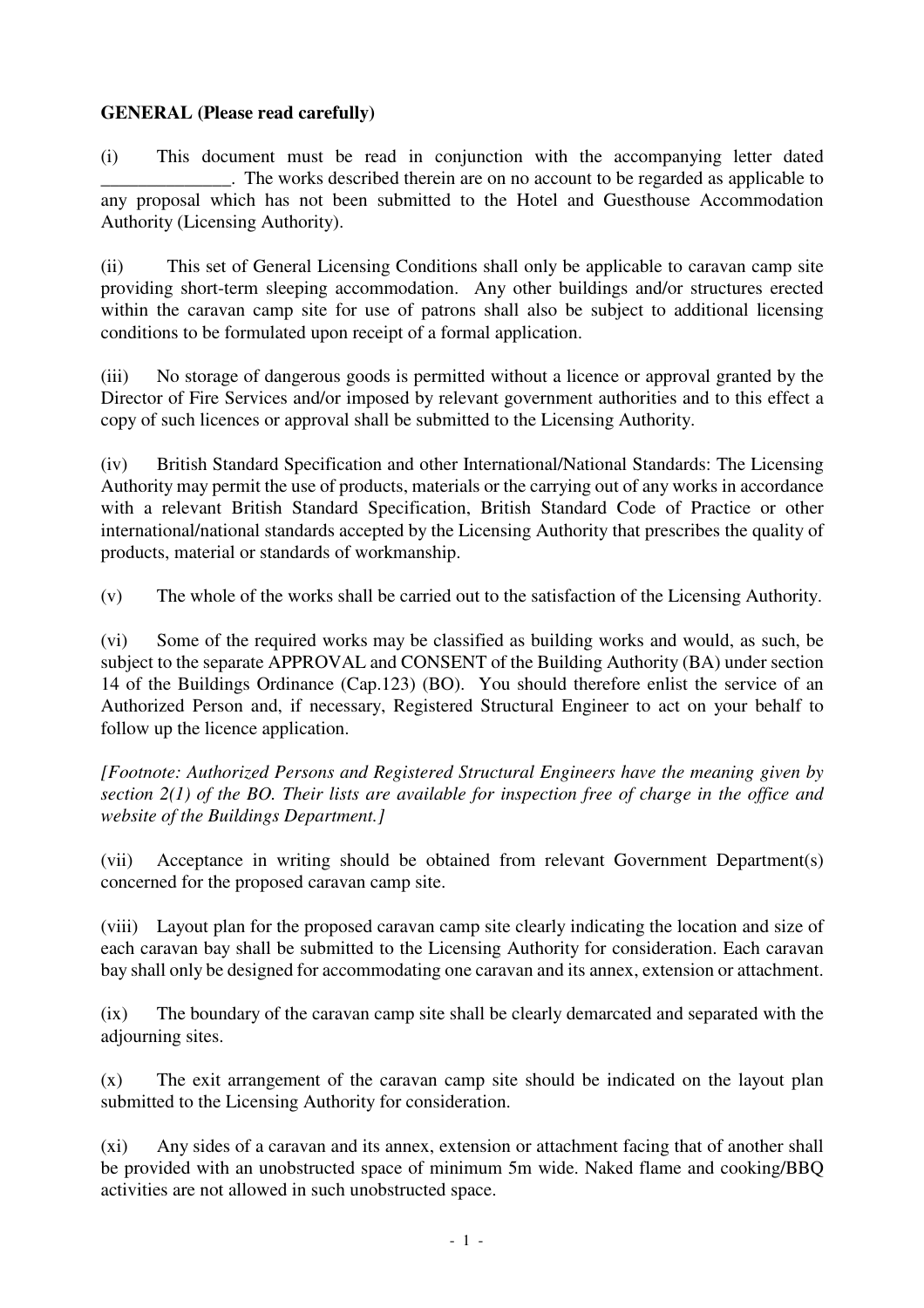(xii) Such unobstructed space shall also be provided from the caravan and its annex, extension or attachment to other structures/buildings and boundary of the caravan camp site.

(xiii) Caravan bays should be a flat and firm surface suitable for setting up a caravan. Every caravan shall be located on a caravan bay.

(xiv) Any annex, extension or attachment to the caravan or any other obstacles to be placed within the caravan bay shall be indicated on the layout plan submitted to the Licensing Authority for consideration.

(xv) No part of a caravan shall extend beyond the caravan bay.

(xvi) Every caravan shall be of a type approved or registered by the relevant authorities either local or overseas, as applicable. Substantiating documents, either in English or Chinese, including manufacturer's catalogue certifying the safety of the caravan shall be submitted to the Licensing Authority for consideration.

(xvii) The mobility of caravans shall be restricted by properly fixing the caravans to the ground according to the manufacturer's instructions and safety precautions to the satisfaction of the Licensing Authority.

(xviii) Every caravan shall be of single deck design.

(xix) No ventilating ducts/trunkings of a ventilating system shall pass through caravans.

(xx) No smoking shall be allowed within the caravan. The licensee shall take all reasonable precautions to prevent such smoking, and 'NO SMOKING' notices in 170mm English and Chinese characters shall be prominently displayed in a prominent position to remind the patrons that the areas are no smoking areas. Licensee shall maintain such signs in good order.

(xxi) Each caravan shall be assigned with a registration/location number for identification.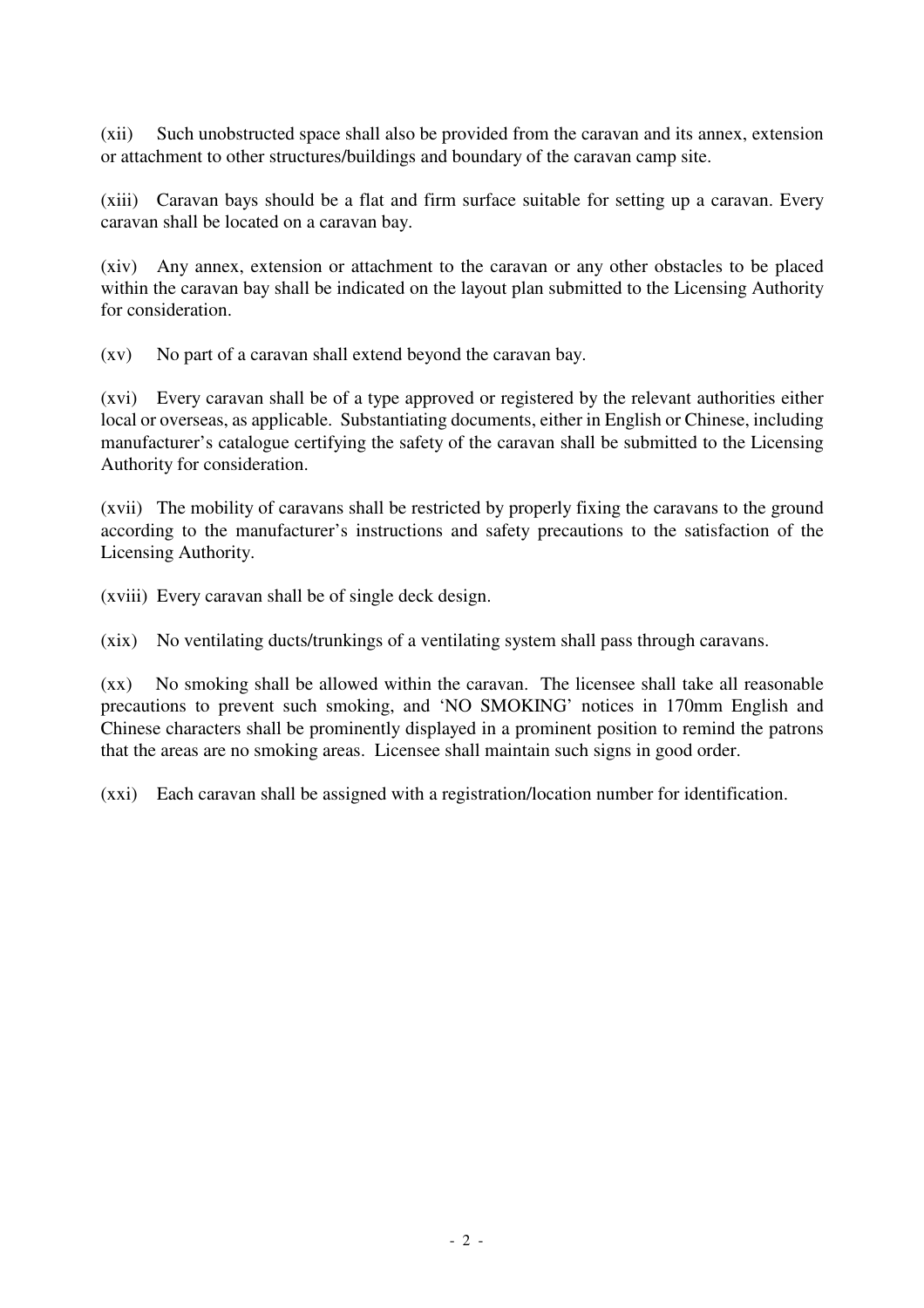# **PART I: BUILDING SAFETY CONDITIONS**

The Code of Practice for the Provision of Means of Escape in Case of Fire 1996, the Code of Practice for Fire Resisting Construction 1996 and the Code of Practice for Means of Access for Firefighting and Rescue 2004 issued by the Buildings Department have been replaced by the Code of Practice for Fire Safety in Buildings 2011 and the following information should make reference to the updated version therein where appropriate.

### **1. The construction of caravan bay**

1.1 The caravan bay shall be hard-paved of non-combustible material for standing of caravan. Otherwise, evidence showing the stability of the caravan should be provided.

1.2 Surface drainage for the caravan bays including the overall disposal arrangement of the caravan camp site should be indicated on the layout plan.

#### **2. Air-conditioning unit**

2.1 Where external air-conditioning unit is installed for the caravans, any building works involved shall comply with the requirements under the BO.

#### **3. Other structures and buildings or uses within caravan camp site**

3.1 Any other buildings or structures for use by the patrons within the caravan camp site shall comply with the licensing requirements meeting the building and fire safety standards specified under the Hotel and Guesthouse Accommodation Ordinance (Cap. 349) .

#### **4. Sanitary fitments and kitchen**

4.1 Adequate sanitary fitments shall be provided for the patrons and staff of the caravan camp site to the satisfaction of the Licensing Authority. The number of sanitary fitments required in the caravan camp site varies with the number of persons to be accommodated. The minimum requirements are tabulated below:

| No. of persons residing or likely<br>to reside in the caravan camp<br>site | No. of water<br>closets | No. of wash-hand<br><b>basins</b> | No. of baths<br>or showers |
|----------------------------------------------------------------------------|-------------------------|-----------------------------------|----------------------------|
| 1-8                                                                        |                         |                                   |                            |
| $9 - 20$                                                                   |                         |                                   |                            |
| For every additional 15 persons<br>or part thereof                         | 1 additional<br>fitment | 1 additional<br>fitment           | 1 additional<br>fitment    |

4.2 Provision of kitchens in the caravan, if any, shall comply with the manufacturer's instructions and safety precautions.

4.3 Provision of kitchens in the caravan camp site, if any, shall comply with requirements under the BO and be indicated on plan submitted to the Licensing Authority for consideration.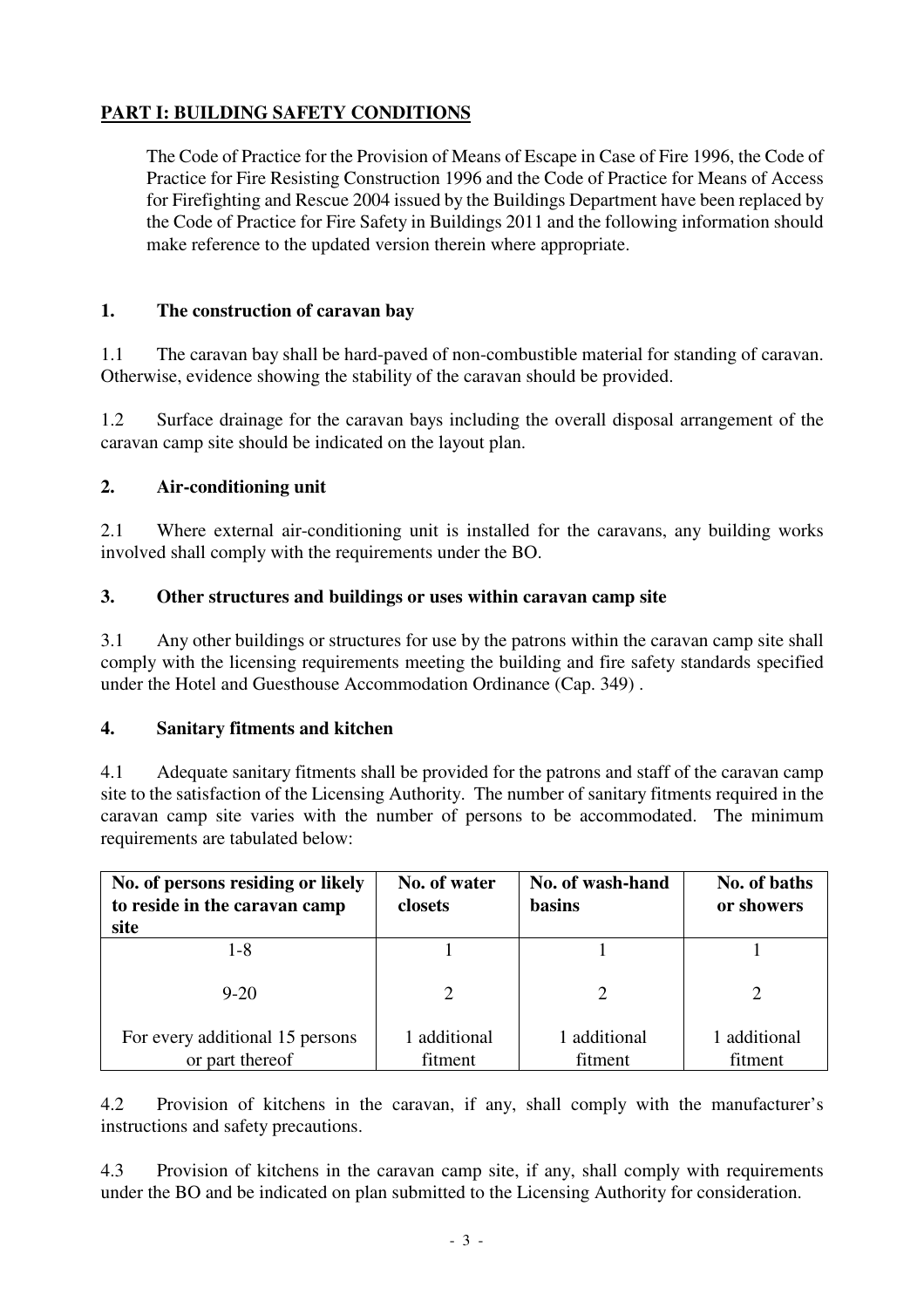# **5. Drainage**

5.1 The effluent of the caravan shall be suitably disposed of or discharged to the satisfaction of the Licensing Authority.

5.2 Any drainage provisions for the caravan camp site, if applicable, shall comply with the BO and accepted by the Licensing Authority.

# **6. Lighting and ventilation**

6.1 The caravan shall have adequate natural lighting and ventilation to the satisfaction of the Licensing Authority.

6.2 Bathrooms/toilets should be provided with adequate lighting and ventilation and comply with the following requirements:

- (a) the total area of glazing is not less than one-tenth of the floor area of the room; and
- (b) one-tenth of the floor area is openable with the top being at least 2m above the floor level.

6.3 However, the following artificial means may be acceptable in case of hardship and planning constraint:

- (a) artificial lighting must be provided where there is inadequate natural lighting, to a standard not less than 50 lux; and
- (b) ventilation must be provided by a permanent means direct to the outside air of not less than  $6000$ mm<sup>2</sup>. The artificial ventilation shall provide not less than  $5$  air changes per hour.

# **7. Means of escape**

7.1 The exit arrangement for the caravan and the caravan camp site should be indicated on the plan submitted to the Licensing Authority for consideration.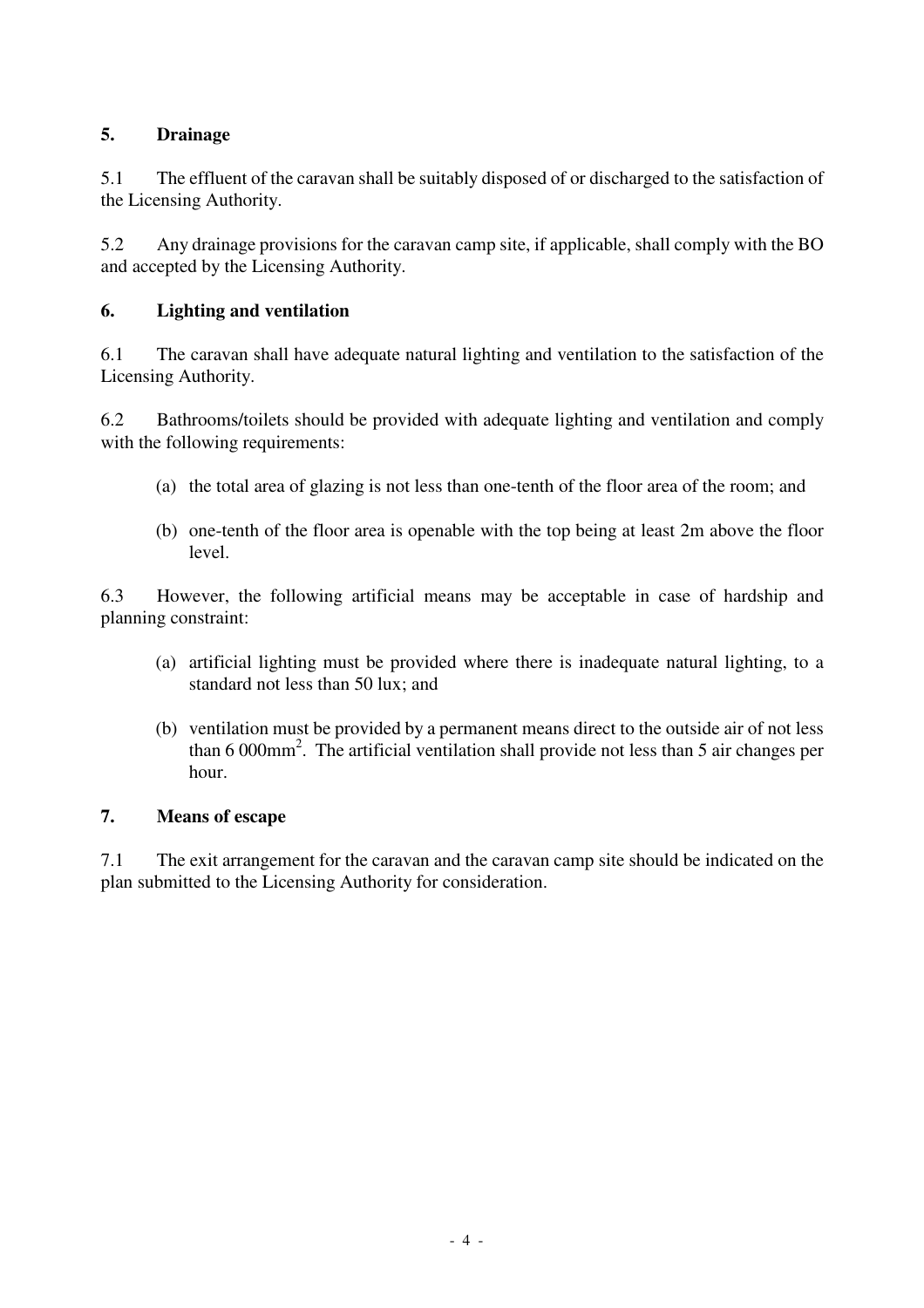# **PART II: FIRE SAFETY CONDITIONS**

#### **1. Notes**

- (a) All Fire Service Installations and Equipment (FSIs) provided within the caravan camp site (including caravans, their annexes, extensions or attachments and the associated facilities) shall be retained and maintained in an efficient working order. Where alterations and additions of FSIs are required, such works shall be carried out and certified by a registered FSI Contractor and a copy of the certificate shall be forwarded to the Licensing Authority.
- (b) The Licensing Authority may, as it thinks fit, impose conditions on a licence in respect of a caravan camp site in relation to fire safety, and require the submission of certificates or reports issued by a qualified professional body, where necessary.
- (c) For the purpose of these conditions, the standards and definitions of FSIs shall comply with the prevailing Code of Practice for Minimum Fire Service Installations and Equipment at the time of the licence application.
- (d) All fire service installations and equipment provided shall be inspected at least once every twelve months. This work shall be carried out by a registered FSI Contractor who shall issue "Certificate(s) of Fire Service Installations and Equipment" (FS251) to the owner with copies forwarded to the Licensing Authority.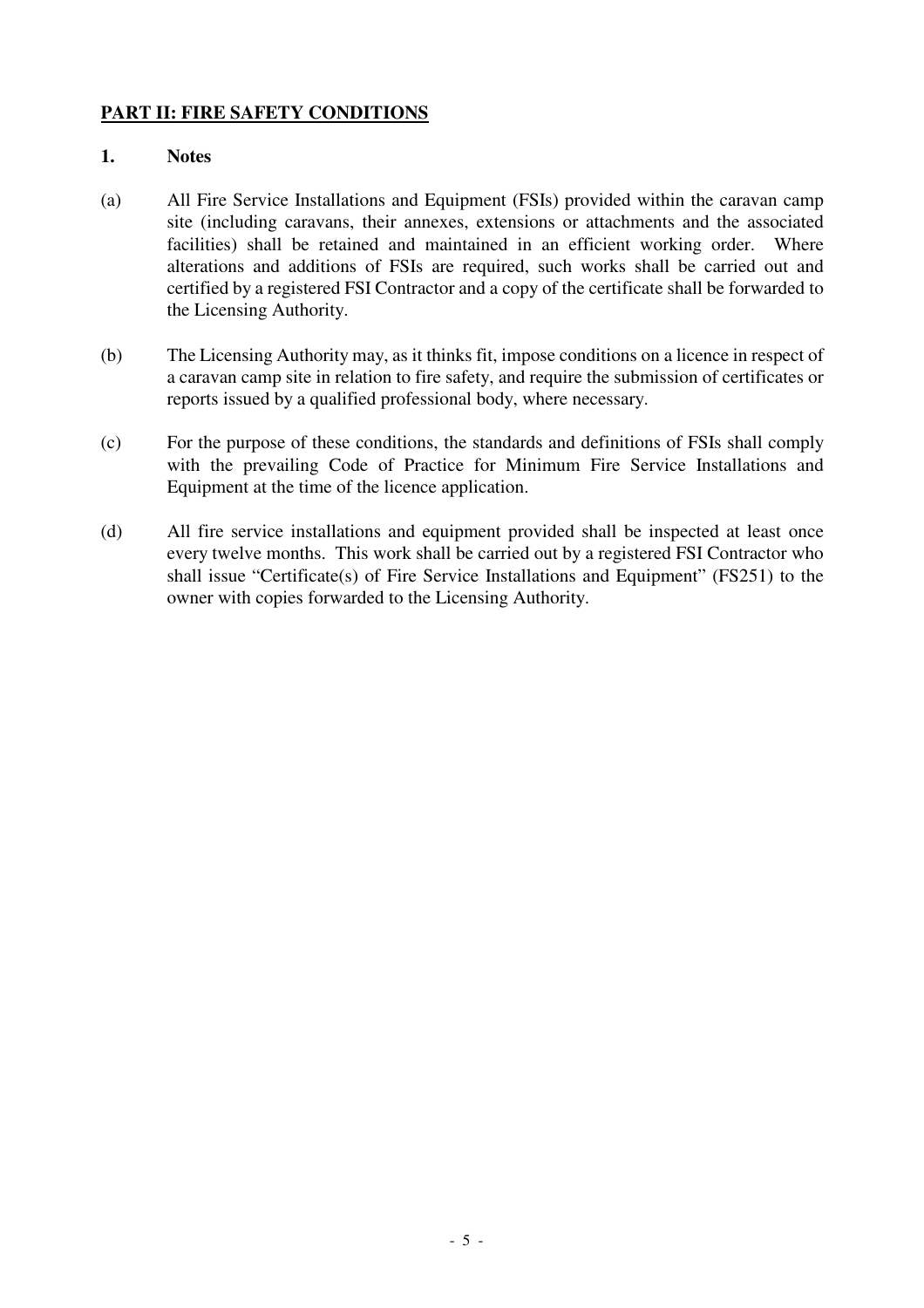# **2. Fire safety conditions for caravan camp site**

- 2.1 The following requirements on site location shall be complied with:
	- (a) there shall be a vehicular access to allow emergency vehicles to reach within 30m from the caravan camp site;
	- (b) such access, serving as an emergency vehicular access, shall be not less than 4.5m in width with a headroom clearance of 4.5m and be capable of withstanding the loading of 18 tonnes fire appliances. Detailed emergency vehicular access requirement will be imposed upon receipt of a formal application and after subsequent site inspection by staff of the Licensing Authority; and
	- (c) a standard pedestal type fire hydrant shall be made available within 100m of the caravan camp site.

2.2 Emergency generator which is an independently powered electrical generator of sufficient electrical capacity to sustain a proper function of fire service installations shall be provided. If such generator cannot be provided, a primary and secondary electrical supply shall be provided in this regard.

2.3 A Manual Fire Alarm System shall be provided to the entire caravan camp site with one actuating point and one audio warning device located within 2 m adjacent to the main exit door of each caravan and at each hose reel point. This actuating point shall include facilities for fire pump start and audio warning device initiation. The alarm of such system shall be transmitted to the Fire Services Communication Centre through a service provider by a direct telephone line if the aggregate floor area of all buildings, structures, caravans and their annexes, extensions or attachments within the caravan camp site exceeding  $230m^2$ .

2.4 A fire service installations control panel shall be installed at the management counter of the caravan site as required by the Licensing Authority.

2.5 A hose reel system shall be provided such that every part of the caravan camp site can be reached by a length of not more than 30m of hose reel tubing. The tank of such hose reel system shall be not less than 2 000 litres. The design of such system shall be in accordance with the prevailing Code of Practice for Minimum Fire Service Installations and Equipment at the time of the licence application. All hose reels, manual actuating points and audio warning devices located outdoors shall be of weather-proof design. All hose reels located outdoor shall be adequately protected against damage and exposure to direct sunlight.

2.6 All of electrical installation for the caravan camp site shall be installed, inspected, tested and certificated by an Electrical Worker/ Contractor registered with the Director of Electrical and Mechanical Services. Such electrical installation shall have it inspected, tested and certificated at least once every 5 years thereafter. A copy of relevant certificate shall be forwarded to the Licensing Authority as proof of compliance with the Electricity Ordinances.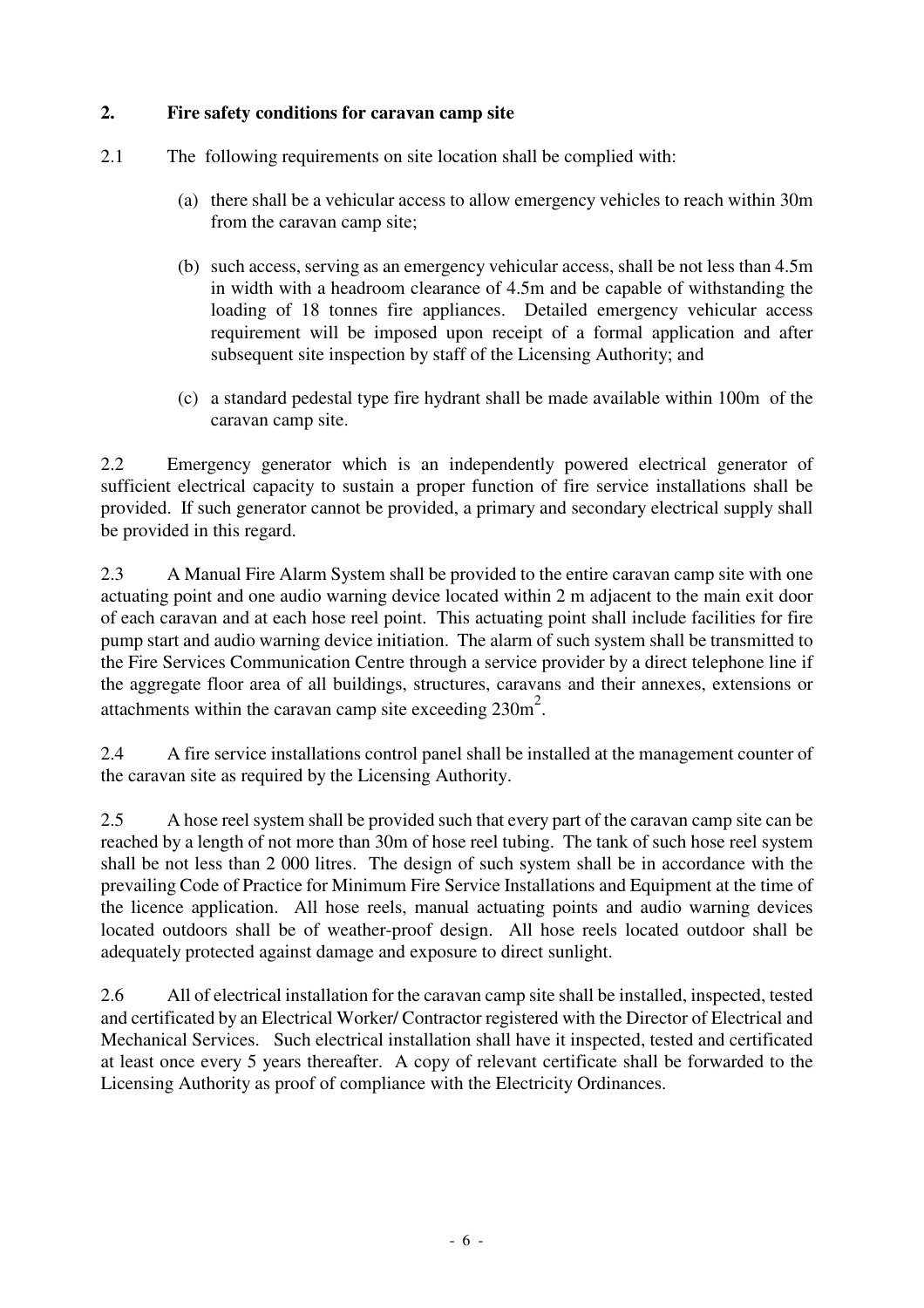# **3 Fire safety conditions for caravan**

3.1 No caravan and its annex, extension or attachment shall exceed  $230m^2$  total floor area. In case of otherwise, additional fire safety requirements, such as sprinkler system, shall be required.

3.2 All exit doors shall readily and conveniently be opened from within the caravan without the use of a key.

3.3 Emergency generator which is an independently powered electrical generator of sufficient electrical capacity to sustain a proper function of fire service installations shall be provided. If such generator cannot be provided, a primary and secondary electrical supply shall be provided in this regard.

3.4 A smoke detection system shall be provided in accordance with the Rules of the Loss Prevention Council for Automatic Fire Detection and Alarm Installations for the Protection of Property and BS5839: Part I or other standards acceptable to the Director of Fire Services. The alarm of such system shall be integrated with the Manual Fire Alarm System provided for the caravan camp site.

3.5 One 9L water type fire extinguisher shall be provided inside each caravan. One  $1.44m<sup>2</sup>$  fire blanket and one 4.5 kg  $CO_2$  gas type / 2 kg dry powder fire extinguisher shall be provided in each pantry/ kitchen of a caravan.

3.6 Electricity supply for the electrical installations in caravan shall not be supplied through plug and socket and cannot be disconnected without the use of tools. All of electrical installation inside the caravan shall be installed, inspected, tested and certificated by an Electrical Worker/ Contractor registered with the Director of Electrical and Mechanical Services. Such electrical installation shall have it inspected, tested and certificated at least once every 5 years thereafter. A copy of relevant certificate shall be forwarded to the Licensing Authority as proof of compliance with the Electricity Ordinances.

3.7 The fuel to be used inside the caravan shall be restricted to electricity only.

3.8 Only electromagnetic induction cooker shall be used inside the caravan.

3.9 If Polyurethane (PU) foam filled mattresses and upholstered furniture are used, they shall meet the flammability standards as specified in British Standard BS 7177:1996 and BS 7176:1995 (or their latest editions) for use in medium hazard premises/building or standards acceptable to the Director of Fire Services (See Appendix I).

3.10 Visual alarm signals shall be provided inside the caravan. The design of which shall be in accordance with the Codes of Practice for Minimum Fire Service Installations and Equipment to form part of the fire alarm system.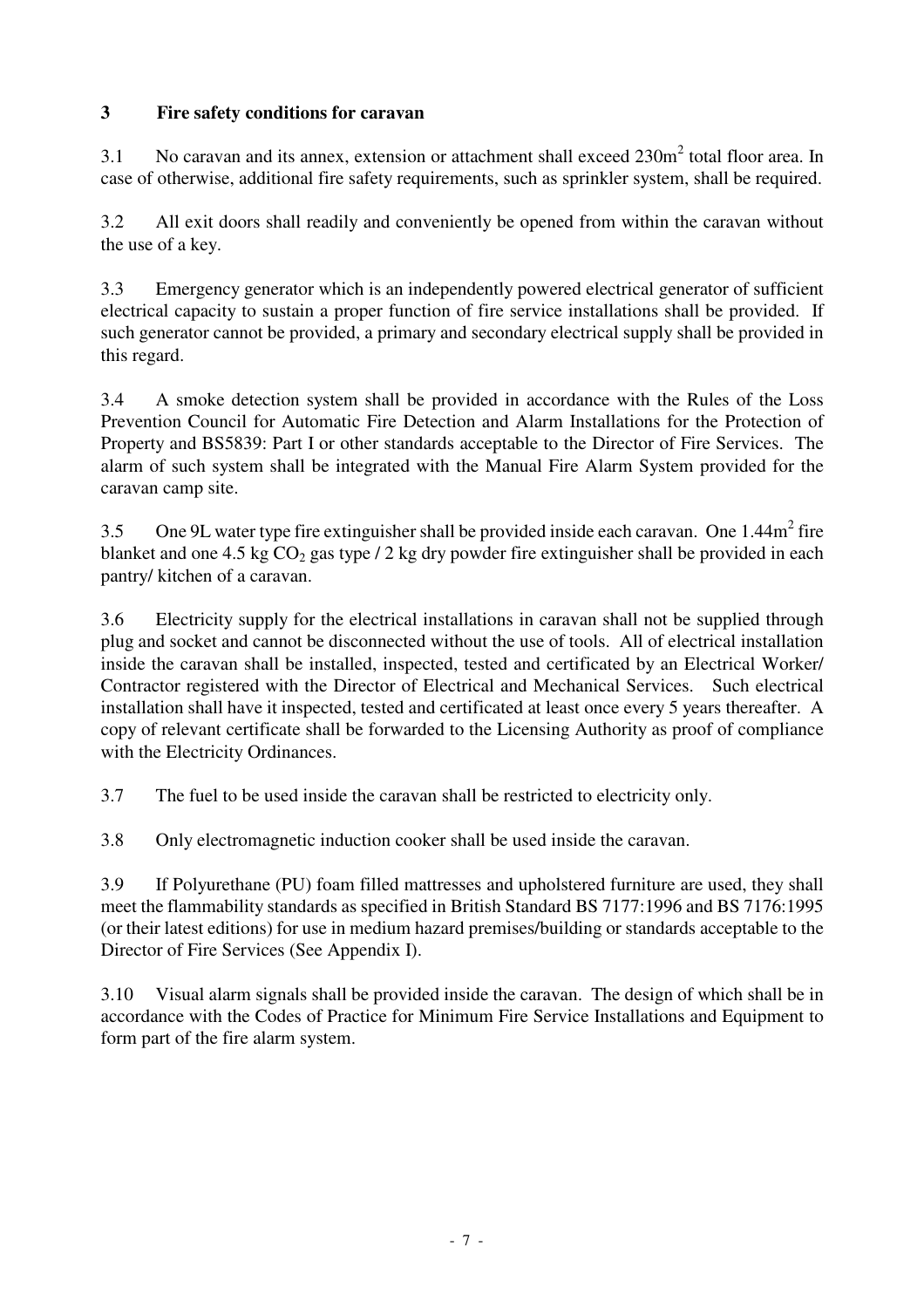# **Requirements for Polyurethane (PU) Foam Filled Furniture Items**

(a) If PU foam filled mattresses are used, they shall meet one of the flammability standards as specified below, or a standard acceptable to the Director of Fire Services.

|    | <b>Flammability Standard / Specification</b>                                             |  |  |  |
|----|------------------------------------------------------------------------------------------|--|--|--|
| 1. | British Standard: Specification for resistance to ignition of mattresses, divans and bed |  |  |  |
|    | bases (for the use in medium hazard premises/buildings) BS 7177: 1996 (or the latest     |  |  |  |
|    | version).                                                                                |  |  |  |
| 2. | "Standard for the Flammability (Open Flame) of Mattress Sets" - Part 1633 of Title 16    |  |  |  |
|    | of Code of Federal Regulations as issued by the Consumer Product Safety Commission       |  |  |  |
|    | (CPSC) in the US.                                                                        |  |  |  |

(b) If PU foam filled upholstered furniture are used, they shall meet one of the flammability standards as specified below, or a standard acceptable to the Director of Fire Services.

|                  | <b>Flammability Standard / Specification</b>                                            |  |  |  |  |  |  |
|------------------|-----------------------------------------------------------------------------------------|--|--|--|--|--|--|
|                  | British Standard: Specification for resistance to ignition of upholstered furniture for |  |  |  |  |  |  |
|                  | non-domestic seating by testing composites (for the use in medium hazard)               |  |  |  |  |  |  |
|                  | premises/buildings) BS 7176:1995 (or the latest version).                               |  |  |  |  |  |  |
| $\overline{2}$ . | State of California, Bureau of Home Furnishings and Thermal Insulation Technical        |  |  |  |  |  |  |
|                  | Bulletin Number 133 – Flammability Test Procedure for Seating Furniture for Use in      |  |  |  |  |  |  |
|                  | Public Occupancies.                                                                     |  |  |  |  |  |  |

In respect of (a) and (b), furniture items meeting the specified standards shall bear an appropriate label\*. Invoices from manufacturers / suppliers and test certificates from a testing laboratory both indicating that the PU foam filled furniture items comply with the specified standards shall be produced for verification. The test certificates shall be issued by a testing laboratory accredited to conduct tests according to the specified standards, and be authenticated by the company's stamp of manufacturers / suppliers.

\* See Annex A for Sample of Label.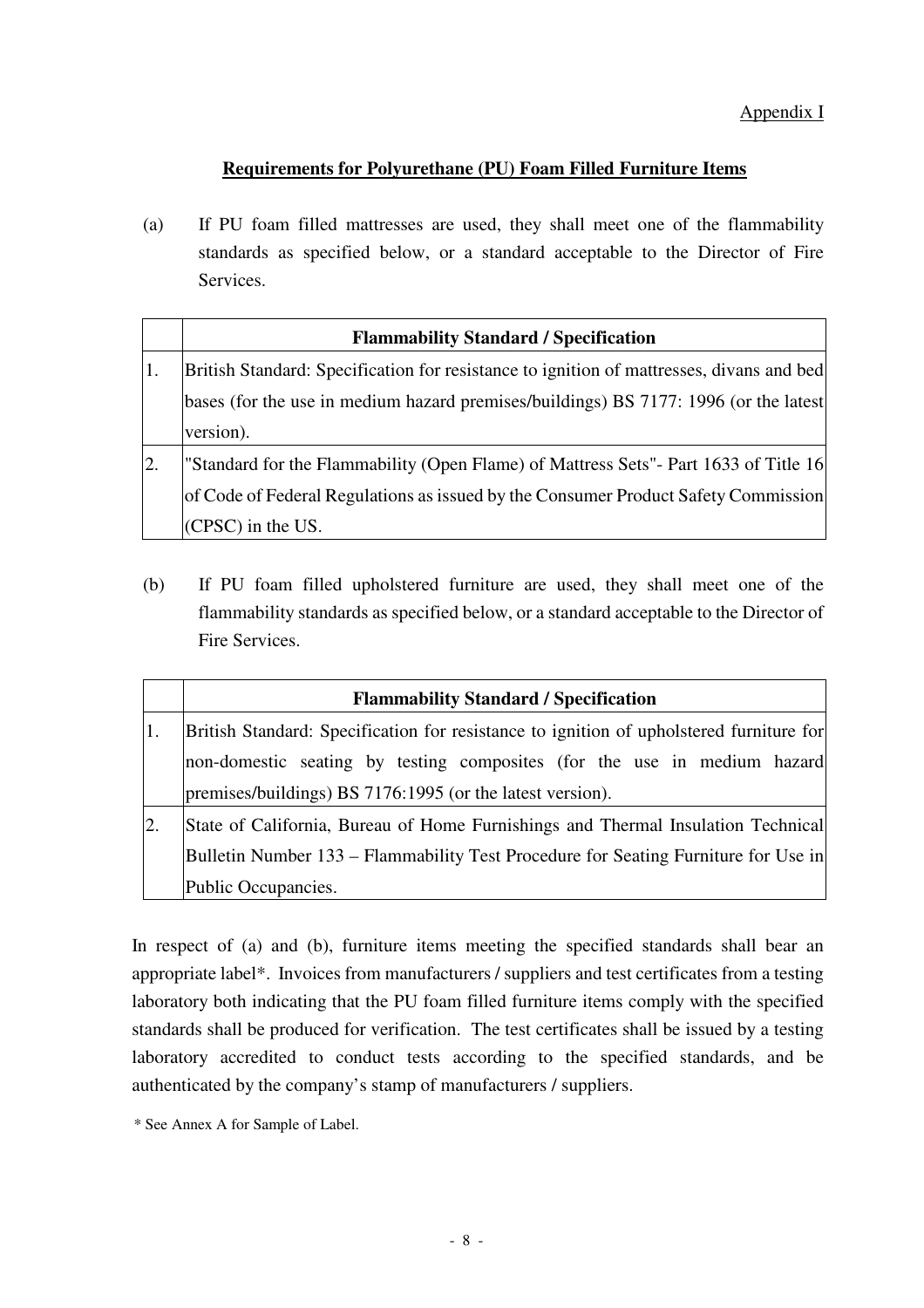# **Sample of Label (**標籤樣本**)**

Sample I (樣本I)

#### **NOTICE**

THIS ARTICLE IS MANUFACTURED FOR USE IN PUBLIC OCCUPANCIES AND MEETS THE FLAMMABILITY REQUIREMENTS OF "STANDARD FOR THE FLAMMABILITY (OPEN FLAME) OF MATTRESS SETS"- PART 1633 OF TITLE 16 OF CODE OF FEDERAL REGULATIONS AS ISSUED BY THE CONSUMER PRODUCT SAFETY COMMISSION (CPSC) IN THE US\* OR CALIFORNIA BUREAU OF HOME FURNISHINGS TECHNICAL BULLETIN 133\*. CARE SHOULD BE EXERCISED NEAR OPEN FLAME OR WITH BURNING CIGARETTES.

告示

此傢具為供公眾使用而製造,符合美國消費品安全委員會發出的「床褥套裝易 燃程度(明火)標準」-《聯邦規例守則》標題16第1633條\*或加利福尼亞州傢具局 技術報告(TB)第133\* 的可燃規定,請勿將此傢具放近明火或有香煙的地方。

\*Delete whichever is inapplicable/請刪去不適用者

- Note: The minimum size of the label shall be 5×7.5cm and the minimum size of the type shall be 3mm in height. All type shall be in capital letters.
- 註: 標籤面積最小須為5×7.5厘米,字體高度最小須為3毫米。英文告示的所 有字體必須為大楷。



Complies with BS 7176:1995 Direct test/predictive test<sup>\*</sup> for medium hazard 符合英國標準 7176:1995 適用於中度危險的直接測試/ 預報測試\*標準

\* Delete whichever is inapplicable/請刪去不適用者

# Sample II (樣本II) Sample III (樣本III)